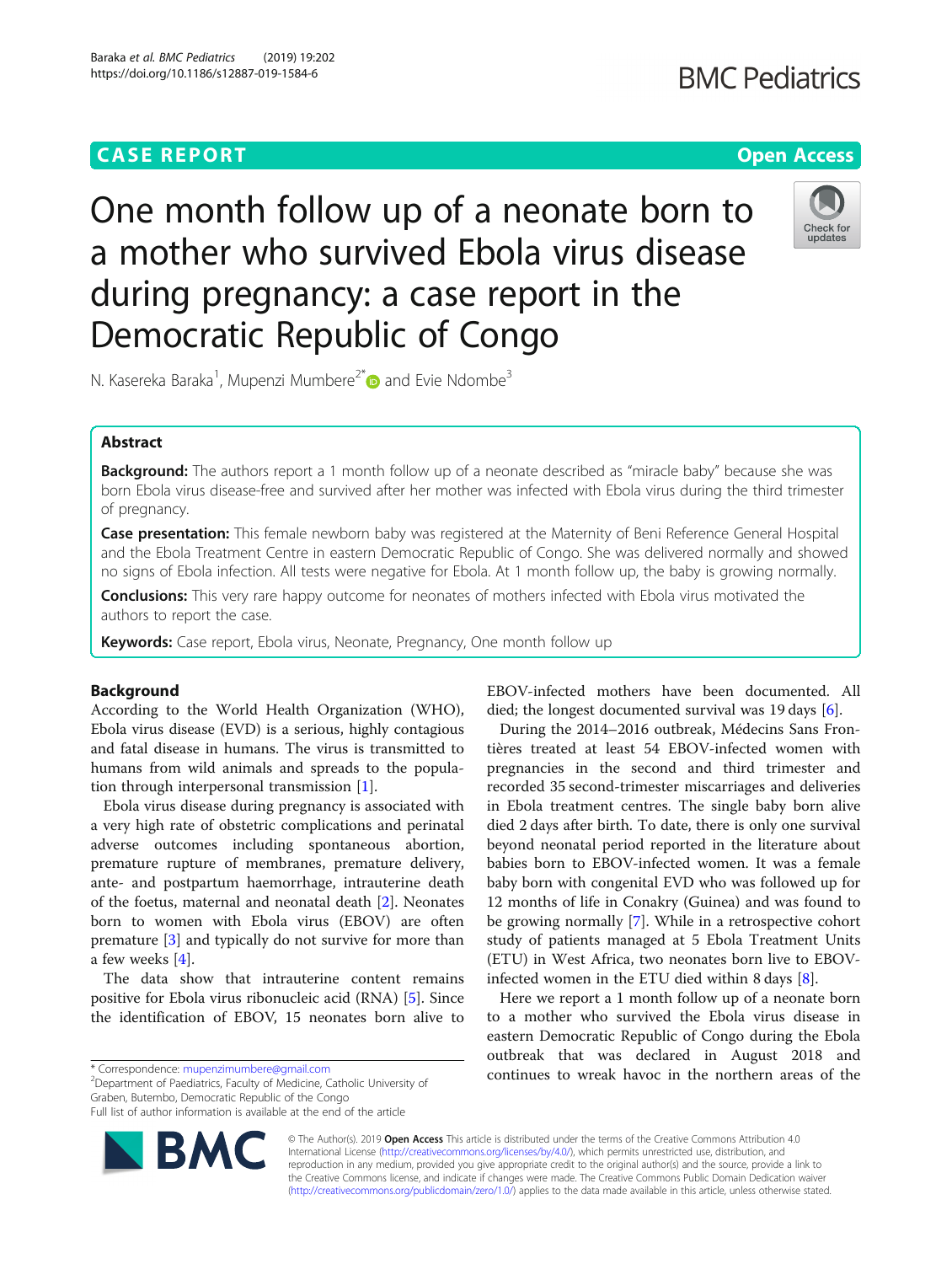province of Nord-Kivu and the neighbouring areas in the province of Ituri.

#### Case presentation

Our patient's mother, 22-year-old previously healthy multigravida woman (Para 4, Gravida 6, Abortion 1, Live children 4) was admitted to the Beni General Hospital Ebola Treatment Center 2 days after onset of symptoms (fever, vomiting and malaise) and was confirmed positive for EBOV by polymerase chain reaction (PCR). She reported a 34 week pregnancy and confirmed that the previous pregnancy follow up was uneventful. She was discharged after 1 week of management made of rehydration, Cefixime, Paracétamol and other supportive measures.

At the gestational age of 38 weeks, vaginal delivery occurred after a 10 h labor, the foetus was in breech presentation with meconial amniotic fluid and a normal placenta. The female newborn baby did well initially with an Apgar score of 8/9/10. General and neurologic examination did not reveal any pathology. The vital signs and anthropometric parameters at birth were as follows: temperature 36.5 °C, regular breathing at 52 cycles per minute and heart rate 146 beats per minute; weight of 3500 g, head circumference of 36 cm and height of 53 cm. The haemoglobin level was 16 g / dl; the umbilical cord blood PCR, the blood and salivary swabs were negative for the Ebola virus disease. She was subjected to an antibiotic therapy made of cefotaxime (3x200mg/day) and was discharged after 5 days.

At 1 month and 6 days of age, the baby was growing normally, she weighed 4100 g (versus 4400 g ideally), she was being breastfed and her mother reported no illness in the past days of her life.

### Discussion and conclusions

We describe a neonate who was born EBOV-free from a mother who survived Ebola virus disease during her pregnancy in late stage. We think that this favourable outcome was probably due to the fact that the mother presented a relatively mild disease phenotype which was not transmitted to the foetus in utero.

Although information on the consequences of Ebola during pregnancy is limited (in terms of risk factors), early reports seemed to indicate very high mortality, which also leads to a fatalistic approach to the pregnant population management [\[5](#page-2-0), [9\]](#page-2-0). However in a retrospective cohort study of patients managed at five Ebola treatment units in West Africa, the data do not support the idea that pregnant women are at higher risk for death compared with nonpregnant patients with EVD [[8\]](#page-2-0).

According to very disturbing reports from West Africa, pregnant women suspected of having Ebola virus were denied access to health facilities because healthcare

providers feared they would infect other patients. Because of the history of an almost uniformly fatal outcome in infants born to mothers with Ebola, these pregnant mothers and their infants have not been given the care needed  $[10]$  $[10]$  $[10]$ . However throughout the course of the epidemic, the situation improved over time  $[8]$  $[8]$ .

Although these are very rare cases, some pregnant women have survived the Ebola virus disease without losing the unborn child. In a medical facility in developed countries, the chances of survival of a pregnant woman with Ebola virus disease could be high thanks to the implementation of standard supportive care. However, whether supportive care for neonates born to women infected with EVD would be effective in high income settings also remains to be seen [\[10\]](#page-2-0).

Ebola virus disease remains a serious public health problem because of its high mortality and the fatal obstetrical and neonatal complications. Our case highlights the possibility of delivery and survival of disease-free full term babies born to mothers who survived the Ebola virus disease. Thus, care should be strengthened in pregnant women to improve the chances of saving neonates born in these conditions.

#### Abbreviations

EBOV: Ebola virus; ETU: Ebola treatment unit; EVD: Ebola virus disease; PCR: Polymerase chain reaction; RNA: Ribonucleic acid; WHO: World Health Organization

#### Acknowledgements

The authors are thankful to the team of the maternity of Beni General Hospital and Beni Ebola Treatment Centre for their crucial collaboration during the data collection process.

#### Authors' contributions

MM and NKB collected the data and wrote the first manuscript. NE critically reviewed the manuscript. All authors read and approved the final manuscript.

### Funding

The authors did not need any specific funding to produce this case report.

#### Availability of data and materials

The datasets used and/or analysed during the current study are available from the corresponding author on reasonable request.

#### Ethics approval and consent to participate

This initiative to report the case was approved by the Ethics Committee of North-Kivu. Consent to participate was not applicable.

#### Consent for publication

The mother of the neonate provided a written consent for publication of this material.

#### Competing interests

The authors declare that they have no competing interests.

#### Author details

<sup>1</sup> Department of Paediatrics, Faculty of Medicine, University of Kalemie, Kalemie, Democratic Republic of the Congo. <sup>2</sup> Department of Paediatrics, Faculty of Medicine, Catholic University of Graben, Butembo, Democratic Republic of the Congo. <sup>3</sup>Department of Obstetrics and Gynaecology, Faculty of Medicine, University of Kalemie, Kalemie, Democratic Republic of the Congo.